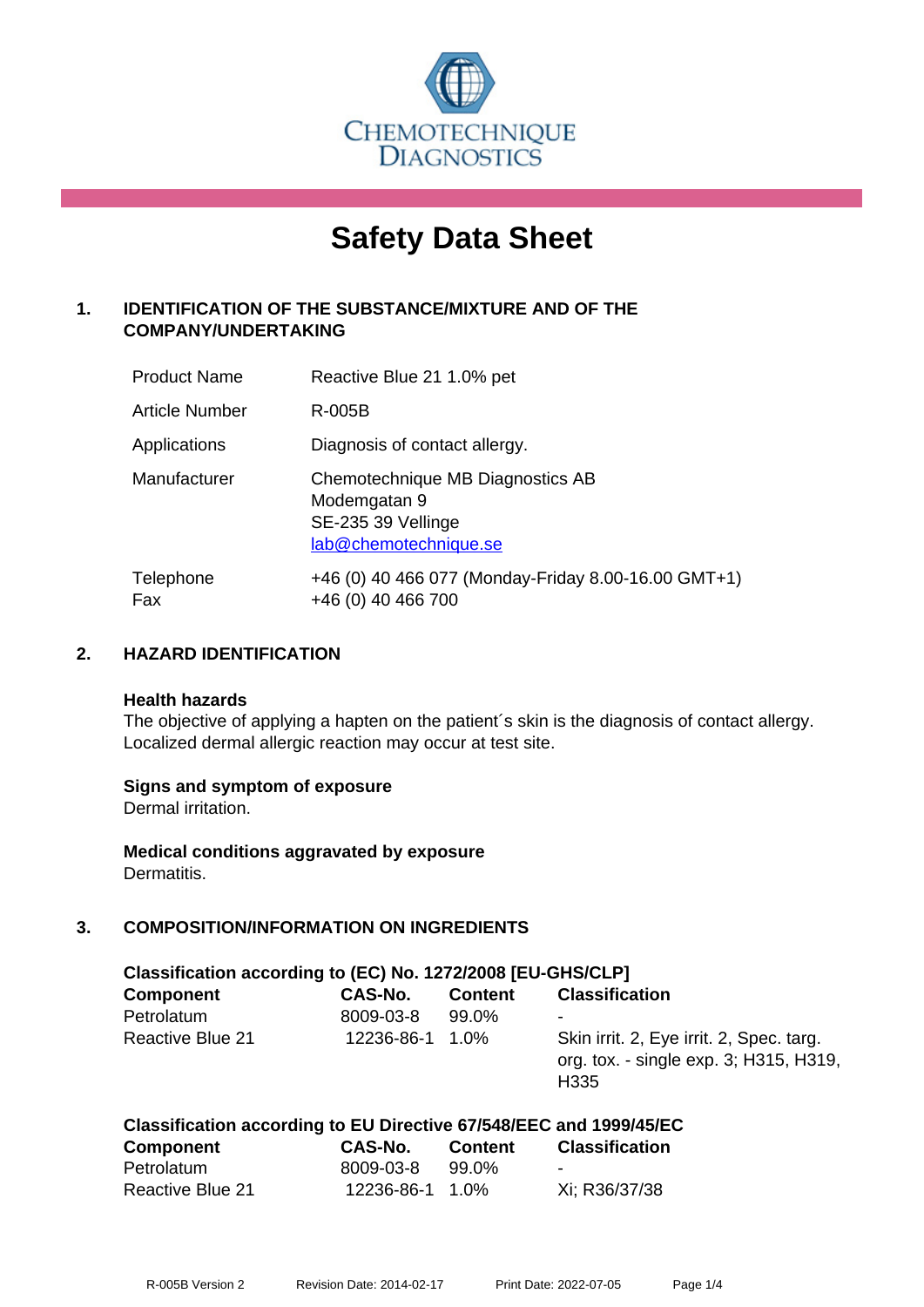## **4. FIRST AID MEASURES**

## **Emergency and first aid procedures**

Obtain medical attention.

# **5. FIRE-FIGHTING MEASURES\***

#### **Suitable extinguish media**

CO2, powder or water spray. Fight larger fires with water spray or alcohol resistant foam.

# **For safety reasons unsuitable extinguishing agents**

Water with full jet.

## **Special protective equipment for fire-fighters**

Wear self-contained respiratory protective device. Wear fully protective suit.

\*Data is shown for petrolatum only

# **6. ACCIDENTAL RELEASES MEASURES**

**Steps to be taken if material is released or spilled** Contain and place in a closed container.

# **7. HANDLING AND STORAGE**

**Precautions to be taken in handling and storage** Store dark at 5-8°C. Avoid extended exposure to light. FOR EXTERNAL USE ONLY.

# **8. EXPOSURE CONTROLS/PERSONAL PROTECTION**

**Respiratory protection** Not required.

**Ventilation** Local exhaust.

**Protective gloves** Disposal gloves.

#### **Eye protection** Not required with normal use.

## **Work/Hygienic practices**

Wash hands after each use.

## **9. PHYSICAL AND CHEMICAL PROPERTIES**

Odour **Odourless** 

Appearance Dark Blue Semi Solid

Melting point\* 50-55° C Flash point\*  $>100^{\circ}$ C

Boiling point\* No data available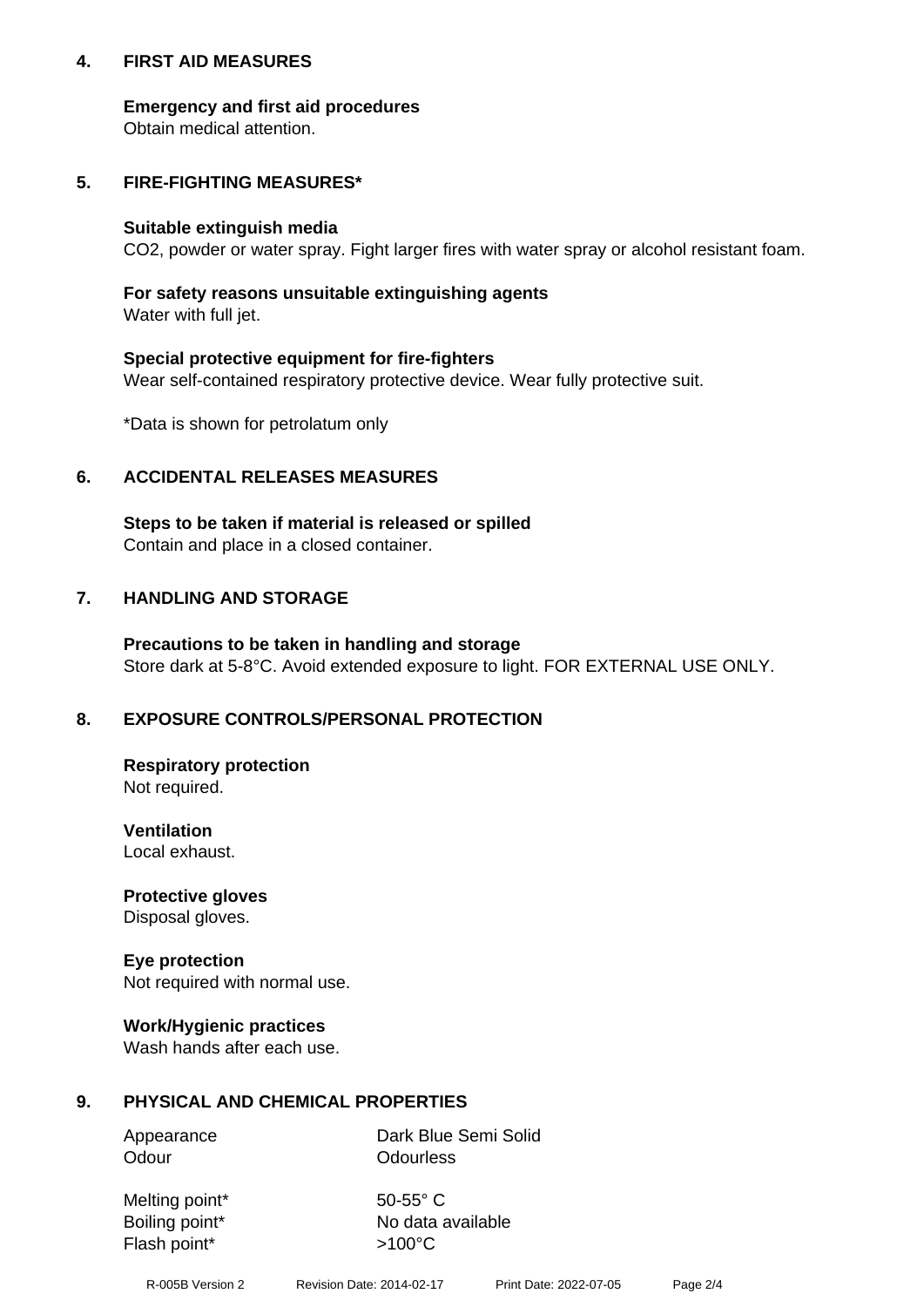Density\* No data available. Solubility in/Miscibility with Water\*

Self ignition\* Product does not self ignite. Danger of explosion\* Product does not present an explosion hazard. Insoluble

\*Data is shown for petrolatum only

# **10. STABILITY AND REACTIVITY**

#### **Incompability**

May react with strong oxidizing agents.

#### **Stability**

Stable at recommended storage conditions.

#### **Hazardous byproducts**

Combustion may generate CO, CO2 and other oxides.

**Hazardous polymerization**

Will not occur.

## **11. TOXICOLOGICAL INFORMATION**

No data available.

## **12. ECOLOGICAL INFORMATION**

No data available.

## **13. DISPOSAL CONSIDERATIONS**

#### **Waste disposal method**

Comply with federal, state/provincial and local regulation.

#### **14. TRANSPORT INFORMATION**

Not dangerous goods.

## **15. REGULATORY INFORMATION**

The classification is according to the latest editions of the EU lists, and extended by company and literature data.

## **16. OTHER INFORMATION**

#### **Text of H-statements and R-phrases mentioned in Section 3**

Skin irrit. 2 Skin irritation (Category 2) Eye irrit. 2 Eye irritation (Category 2) Spec. targ. org. tox. - single exp. Specific target organ toxicity - single exposure (Category 3) 3

R-005B Version 2 Revision Date: 2014-02-17 Print Date: 2022-07-05 Page 3/4